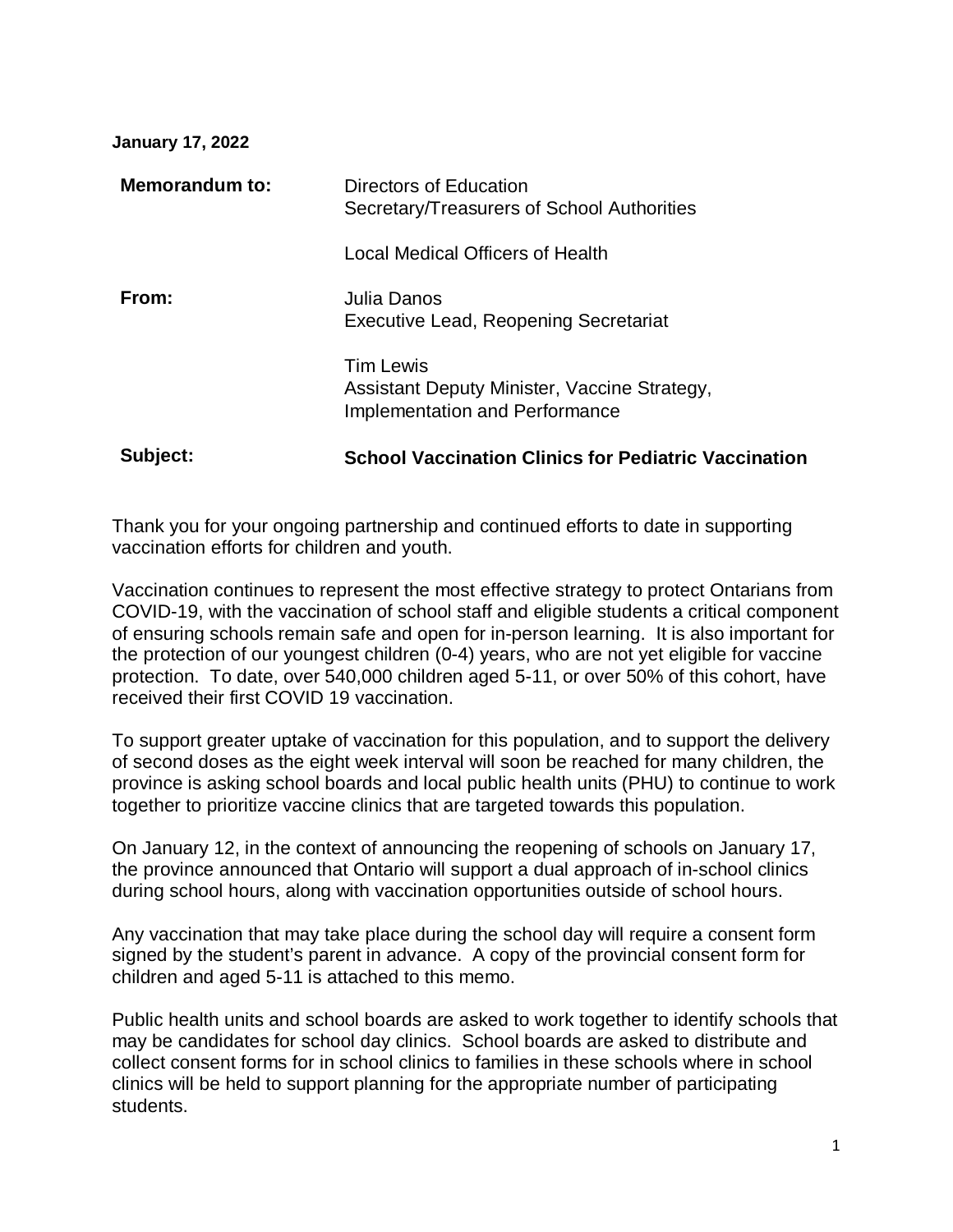Planning should take into consideration community vaccination rates and schools that rely heavily on student transportation as in-school clinics may provide accessible and welcoming opportunities for students to receive their vaccine during the school day.

Public health units and their partners will continue to offer all possible options for pediatric vaccination, including mass clinics, primary care and pharmacies.

School boards are asked to promote all vaccination options to their students and families, through email and social media channels. Strong support for in school vaccination by the principal is a key success factor for these clinics, and all principals are encouraged to engage actively if a clinic is planned for their school.

Over the coming weeks, PHUs and school boards have **already scheduled clinics** after school hours and on weekends at schools. We ask that school boards and schools actively promote these clinics to student, staff and families in the area, including information and resources on consent.

## **Consent Forms**

It is recommended that a letter be provided by the principal of any school selected for a school day clinic, to convey the consent form and all key information about the upcoming clinic.

Letters provided to parents must inform parents that **by completing and returning the form they are consenting to having their children vaccinated during the day without the parent/guardian being present**. If children have vaccination appointments scheduled within 1-2 weeks, it is recommended that these appointments not be cancelled.

Parents and caregivers who have questions about COVID-19 vaccines for children and youth can visit [Vaccine Information Sheet for Children](https://www.health.gov.on.ca/en/pro/programs/publichealth/coronavirus/docs/vaccine/COVID-19_vaccine_info_sheet_kids_5_11.pdf) for further information or [COVID-](https://www.sickkids.ca/en/care-services/support-services/covid-19-vaccine-consult/)[19 Vaccine Consult Service](https://www.sickkids.ca/en/care-services/support-services/covid-19-vaccine-consult/) to book a confidential phone appointment with a SickKids clinician.

A sample letter for principals is attached to this memo.

## **School Based Vaccination Clinics**

PHUs and school boards are asked to work together to maintain a common calendar of all vaccination opportunities available for 5-11 year olds over the coming weeks. This calendar should be promoted widely to school communities and to the public.

Thank you for your ongoing partnership as we work to support vaccination efforts and keep our schools safe and open to in-person learning.